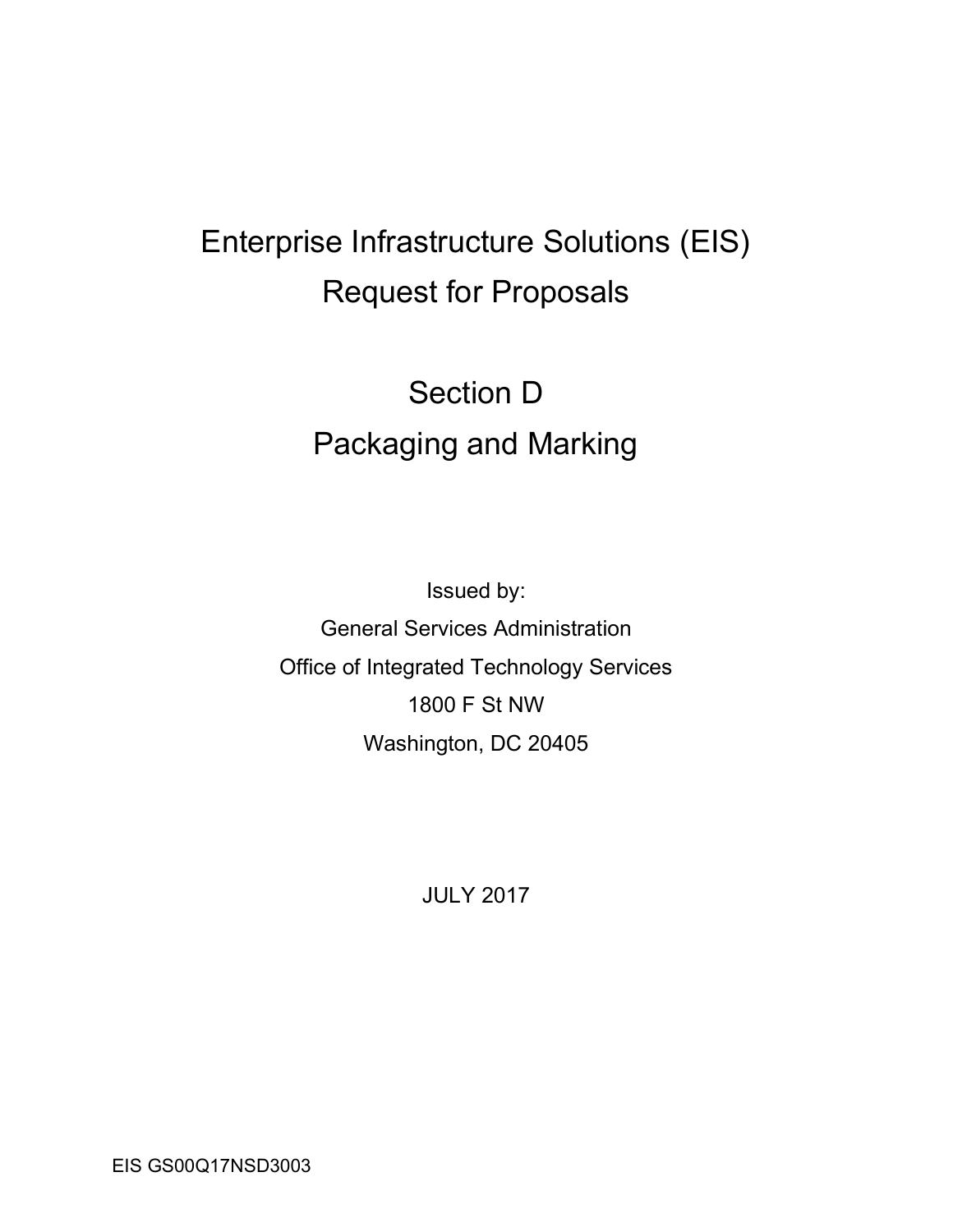

#### Table of Contents